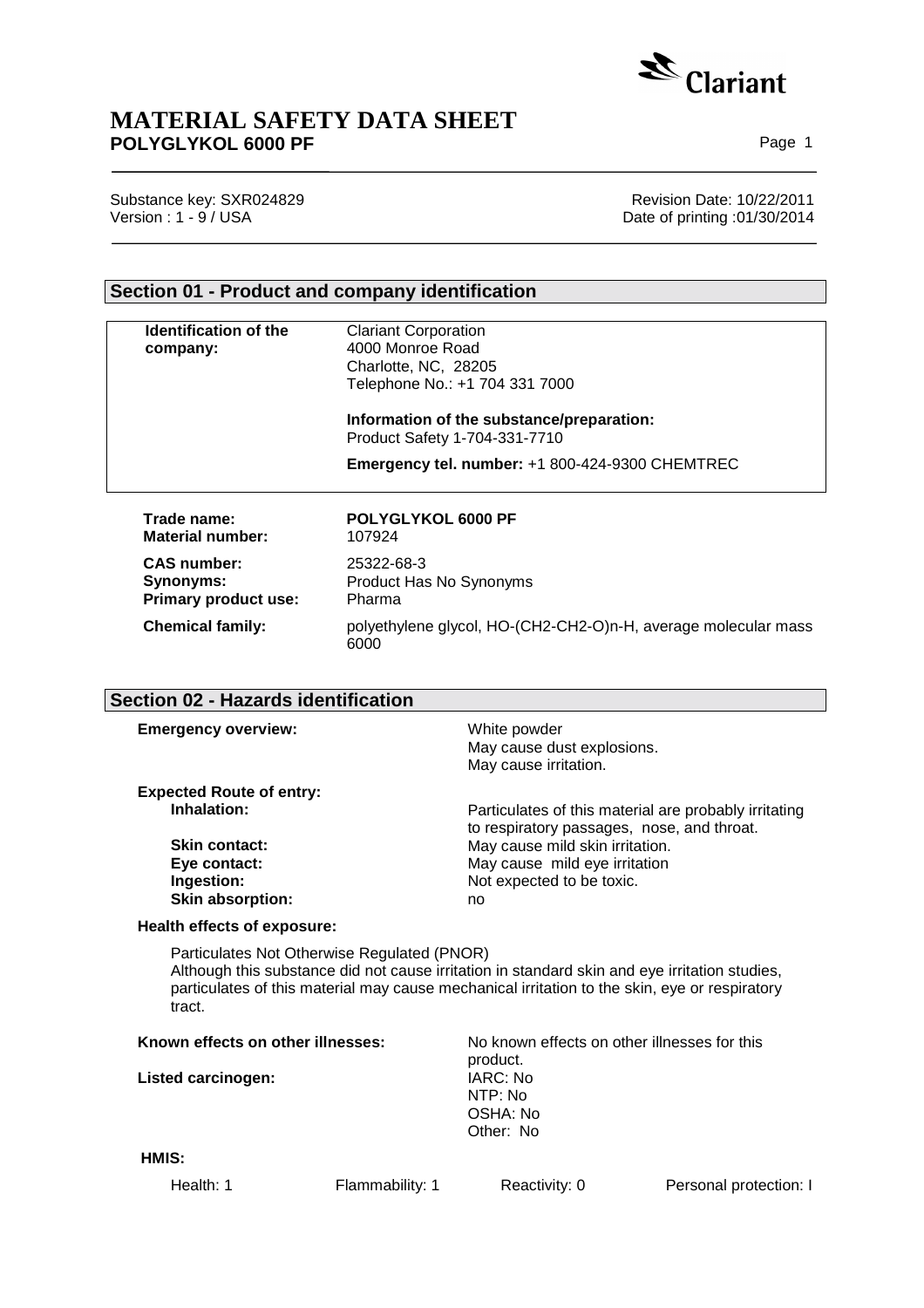

Substance key: SXR024829 **Revision Date: 10/22/2011** 

Version : 1 - 9 / USA Date of printing :01/30/2014

## **Section 03 - Composition/information on ingredients**

### **Hazardous ingredients:**

| <b>Component</b>    | <b>CAS-no. (Trade secret</b><br>no.) | <b>Concentration</b> |
|---------------------|--------------------------------------|----------------------|
| Polyethylene glycol | 25322-68-3                           | $>1\%$               |

## **Section 04 - First aid measures**

#### **After inhalation:**

Get victim to fresh air. Give artificial respiration or oxygen if breathing has stopped. Get prompt medical attention. Do not give fluids if victim is unconscious.

### **After contact with skin:**

Wash thoroughly with soap and water for 15 minutes. If skin irritation occurs, seek medical attention.

### **After contact with eyes:**

Immediately flush eyes with running water for at least 15 minutes, occasionally lifting the upper and lower eyelids. Seek prompt medical attention if redness or irritation occurs.

### **After ingestion:**

If ingested, seek medical assistance immediately.

## **Advice to doctor / Treatment:**

None known.

## **Section 05 - Fire fighting measures**

| <b>Flashpoint:</b>            | 518 $\degree$ F<br>Method: DIN 51376 (open cup) |
|-------------------------------|-------------------------------------------------|
| Lower explosion limit:        | Not applicable                                  |
| <b>Upper explosion limit:</b> | Not applicable                                  |
| Self ignition:                | not tested.                                     |
| Ignition temperature:         | > 608 °F<br>Method: DIN 51794                   |

## **Hazardous combustion products:**

In case of fires, hazardous combustion gases are formed: Carbon monoxide (CO) Carbon dioxide (CO2)

| <b>Extinguishing media:</b> | water spray jet |
|-----------------------------|-----------------|
|                             | dry powder      |
|                             | foam            |
|                             | carbon dioxide  |

### **Special fire fighting procedure:**

Exercise caution when fighting any chemical fire. Use NIOSH approved self-contained breathing apparatus and full protective clothing.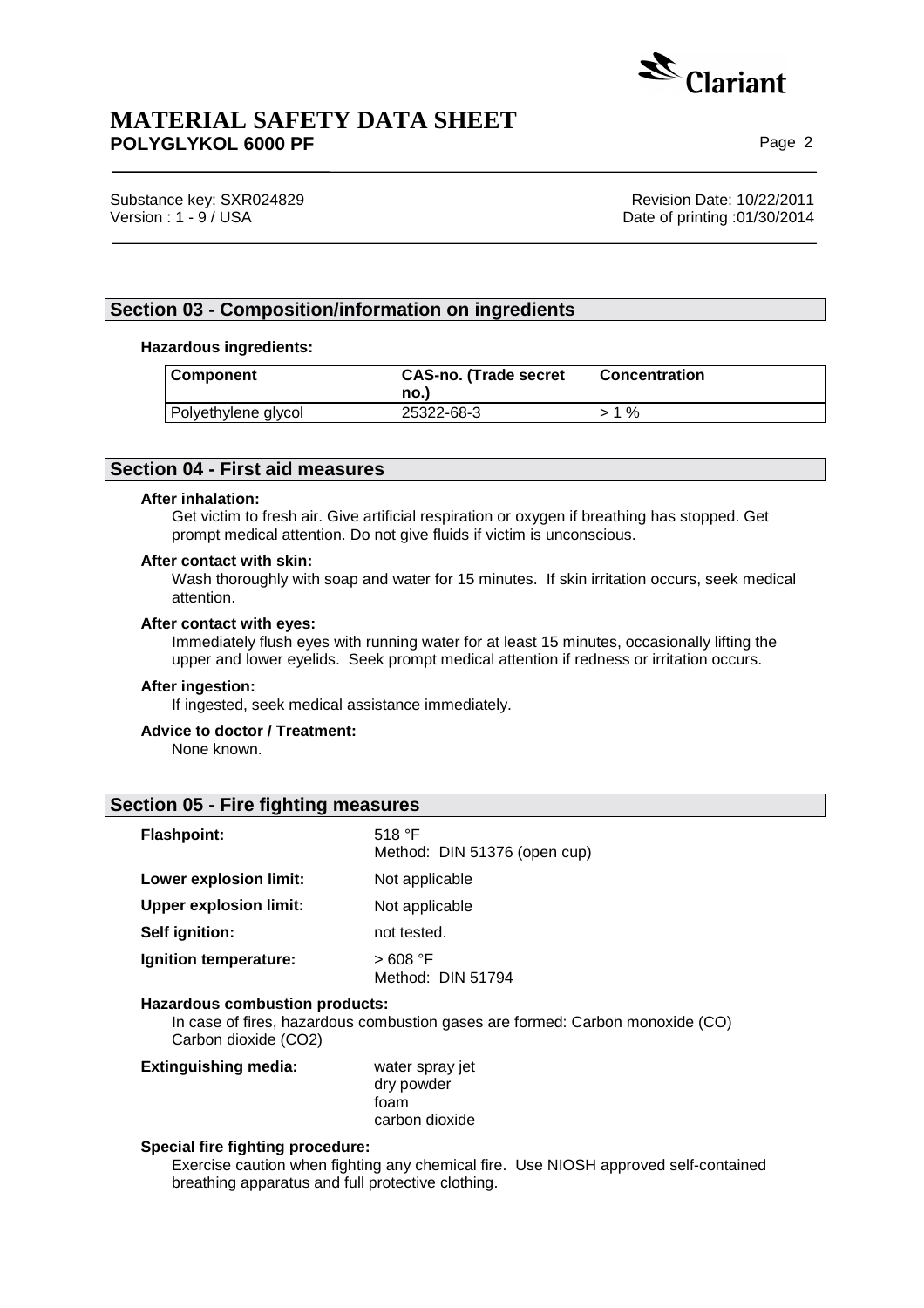

Substance key: SXR024829 **Revision Date: 10/22/2011** Version : 1 - 9 / USA Date of printing :01/30/2014

**Unusual fire and explosion hazards:**  Emits toxic fumes under fire conditions. This product presents no unusual fire or explosion hazards while sealed in a shipping container. During usage, if a dust cloud is generated, organic powders have the potential to be explosive with static spark or flame initiation.

## **Section 06 - Accidental release measures**

### **Steps to be taken in case of spill or leak:**

Wearing appropriate personal protective equipment, contain spill, ventilate area of spill or leak. Collect onto inert absorbent. Place in suitable container.

## **Section 07 - Handling and storage**

### **Advice on safe handling:**

Store in a cool dry location. Do not breathe dust. Do not get in eyes or on skin. Wear proper protective equipment. Keep container tightly closed.

Avoid dust formation. Keep away from sources of ignition. Lead off electrostatic charges.

#### **Further info on storage conditions:**

Store in original container. Keep containers closed. Do not keep at temperatures above 30 °C. Recommended storage temperature: 10 - 25 °C.

## **Section 08 - Exposure controls / personal protection**

#### **Occupational exposure limits:**

| <b>Component</b>                  | <b>CAS</b><br>number: | <b>Regulatory list</b>                                               | Type of value                    | <b>Values / Remarks</b> |
|-----------------------------------|-----------------------|----------------------------------------------------------------------|----------------------------------|-------------------------|
| Polyethylene Glycols (MW<br>> 200 | 25322-68-3            | AIHA. Workplace<br>Environmental<br><b>Exposure Levels</b><br>(WEEL) | Time-weighted<br>average (8 hrs) | $10 \text{ mg/m}$       |

**Respiratory protection:** If airborne concentrations pose a health hazard, become irritating or exceed recommended limits, use a NIOSH approved respirator in accordance with OSHA respiratory protection requirements under 29 CFR 1910.134

**Hand protection: Butyl Rubber, PVC Or Neoprene.** 

**Eye protection:** Splash-proof or dust-resistant goggles

- **Other protective equipment:** Protective clothing to minimize skin contact should be worn. Chemically resistant safety shoes. Wash contaminated clothing with soap and water and dry before reuse. Safety showers and eyewash stations should be provided in all areas where this material is handled.
- **Advice on system design:** Where a closed system is not used, good enclosure and local exhaust ventilation should be provided.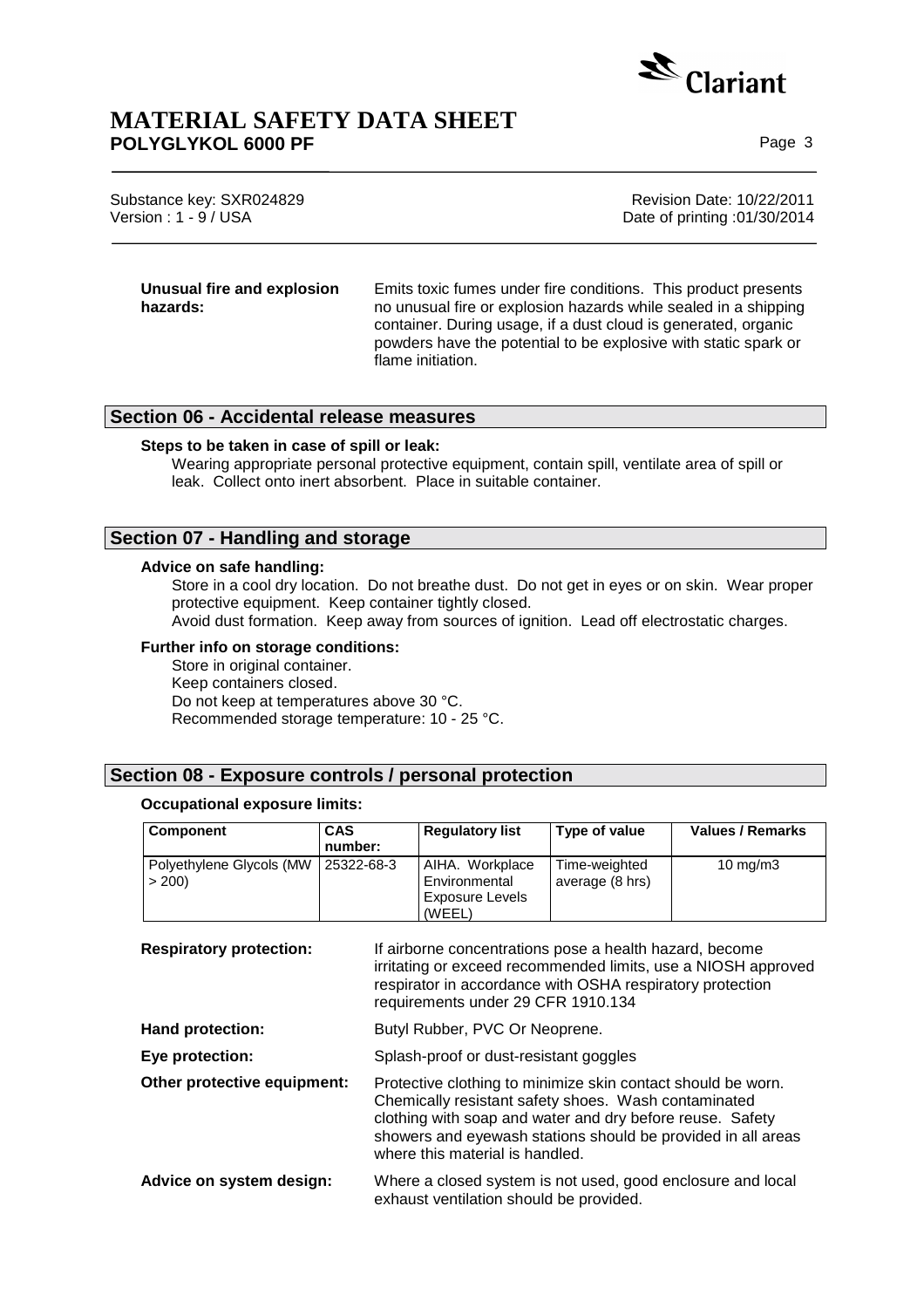

Substance key: SXR024829 Revision Date: 10/22/2011 Version : 1 - 9 / USA Date of printing :01/30/2014

## **IDLH:**

None For This Product

| Section 09 - Physical and chemical properties                         |  |  |
|-----------------------------------------------------------------------|--|--|
| Fine powder                                                           |  |  |
| white                                                                 |  |  |
| odourless                                                             |  |  |
| not tested.                                                           |  |  |
| 5 - 7 (20 °C, 100 g/l)<br>Method: DIN 19268                           |  |  |
| approx. 500 g/l (20 °C)                                               |  |  |
| fat<br>not tested.                                                    |  |  |
| approx. 1.2 g/cm3 (20 °C)<br>Method: DIN 51757                        |  |  |
| 131 - 140 °F<br>Method: European Pharmacopoeia / 2.2.18               |  |  |
| not determined                                                        |  |  |
| < 0.01 Torr (20 °C)                                                   |  |  |
| 400 - 500 kg/m3                                                       |  |  |
| Not applicable                                                        |  |  |
| $\leq -1$                                                             |  |  |
| 220 - 275 mPa.s (20 °C)<br>Method: DIN 53019<br>50 % aqueous solution |  |  |
| 200 - 250 mm2/s (20 °C)<br>Method: DIN 51562<br>50 % aqueous solution |  |  |
|                                                                       |  |  |

# **Section 10 - Stability and reactivity**

| <b>Thermal decomposition:</b>    | 360 °C<br>Source: Analogy                      |
|----------------------------------|------------------------------------------------|
| <b>Chemical stability:</b>       | Under normal conditions the product is stable. |
| <b>Hazardous Polymerization:</b> | Will not occur.                                |
| <b>Conditions to avoid:</b>      | Keep away from heat, sparks, and open flame.   |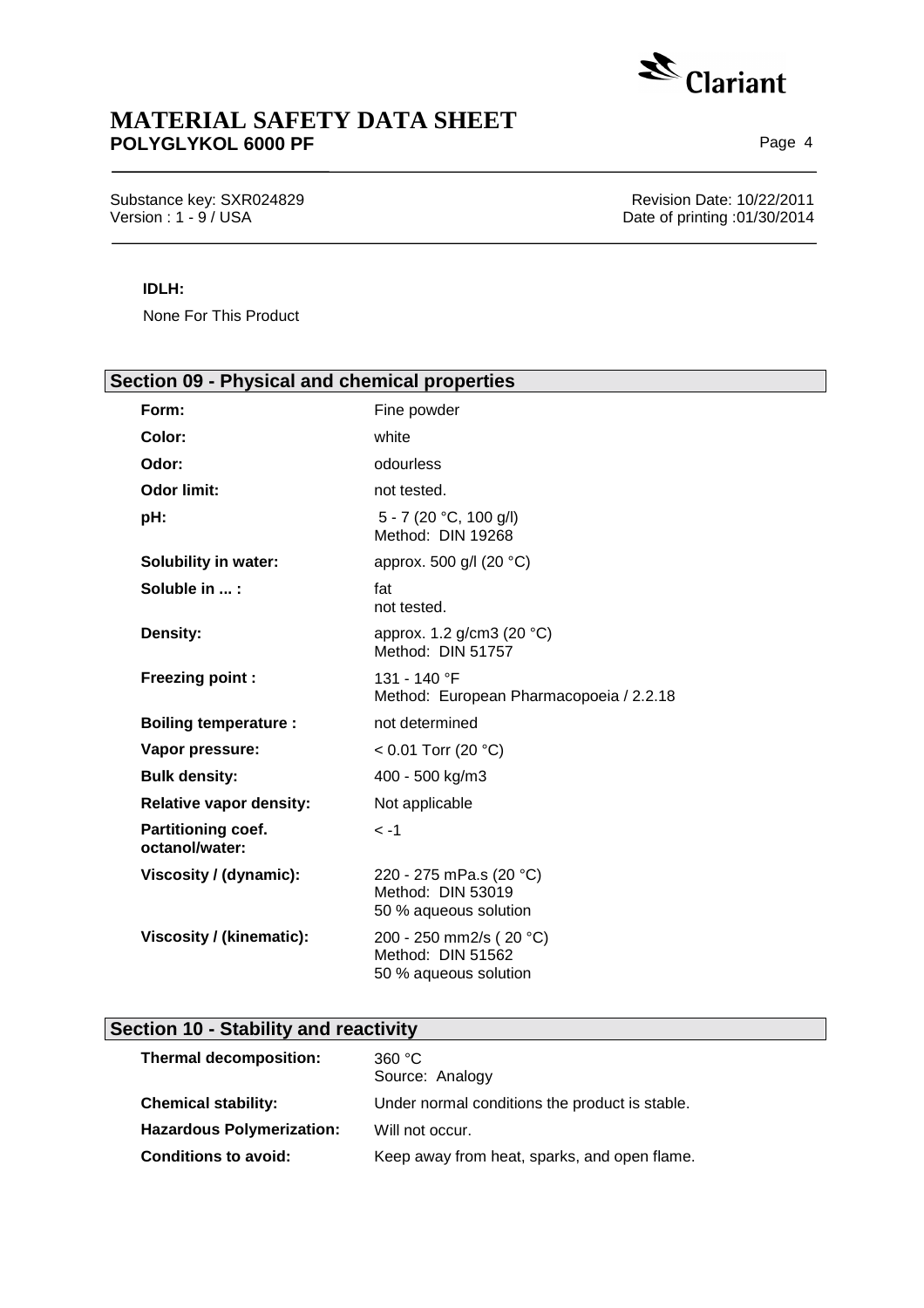

Substance key: SXR024829 **Revision Date: 10/22/2011** 

Version : 1 - 9 / USA Date of printing :01/30/2014

# **Section 11 - Toxicological information**

| <b>Product information:</b>       |                                                                                   |
|-----------------------------------|-----------------------------------------------------------------------------------|
| <b>Acute oral toxicity:</b>       | $LD50 > 15,000$ mg/kg (rat)                                                       |
| <b>Acute inhalation toxicity:</b> | not tested.                                                                       |
| Acute dermal toxicity:            | not tested.                                                                       |
| <b>Skin irritation:</b>           | Non-irritating (rabbit)<br>Method: OECD 404<br>By analogy with a similar product. |
| Eye irritation:                   | Non-irritating (rabbit)<br>Method: OECD 405<br>By analogy with a similar product. |

### **Other relevant toxicity information:**

By analogy with a product of similar composition

## **Section 12 - Ecological information**

| <b>Product information:</b> |                                                                |
|-----------------------------|----------------------------------------------------------------|
| <b>Biodegradation:</b>      | $< 20 \%$<br>sparingly degradable<br>Method: Zahn-Wellens test |
| <b>Fish toxicity:</b>       | $LC50 > 10$ g/l (48 h, golden orfe)<br>Method: DIN 38412 T.15  |
| Daphnia toxicity:           | not tested.                                                    |
| <b>Algae toxicity:</b>      | not tested.                                                    |
| <b>Bacteria toxicity:</b>   | $EC50 > 1,000$ mg/l<br>Method: OECD 209                        |

#### **Remarks:**

By analogy with a product of similar composition

## **Section 13 - Disposal considerations**

## **Waste disposal information:**

Recommended disposal is by incineration in approved facilities.

## **RCRA hazardous waste:**

No -- Not as sold. RCRA number: NONE

# **Section 14 - Transport information**

**DOT** not restricted

**IATA not restricted**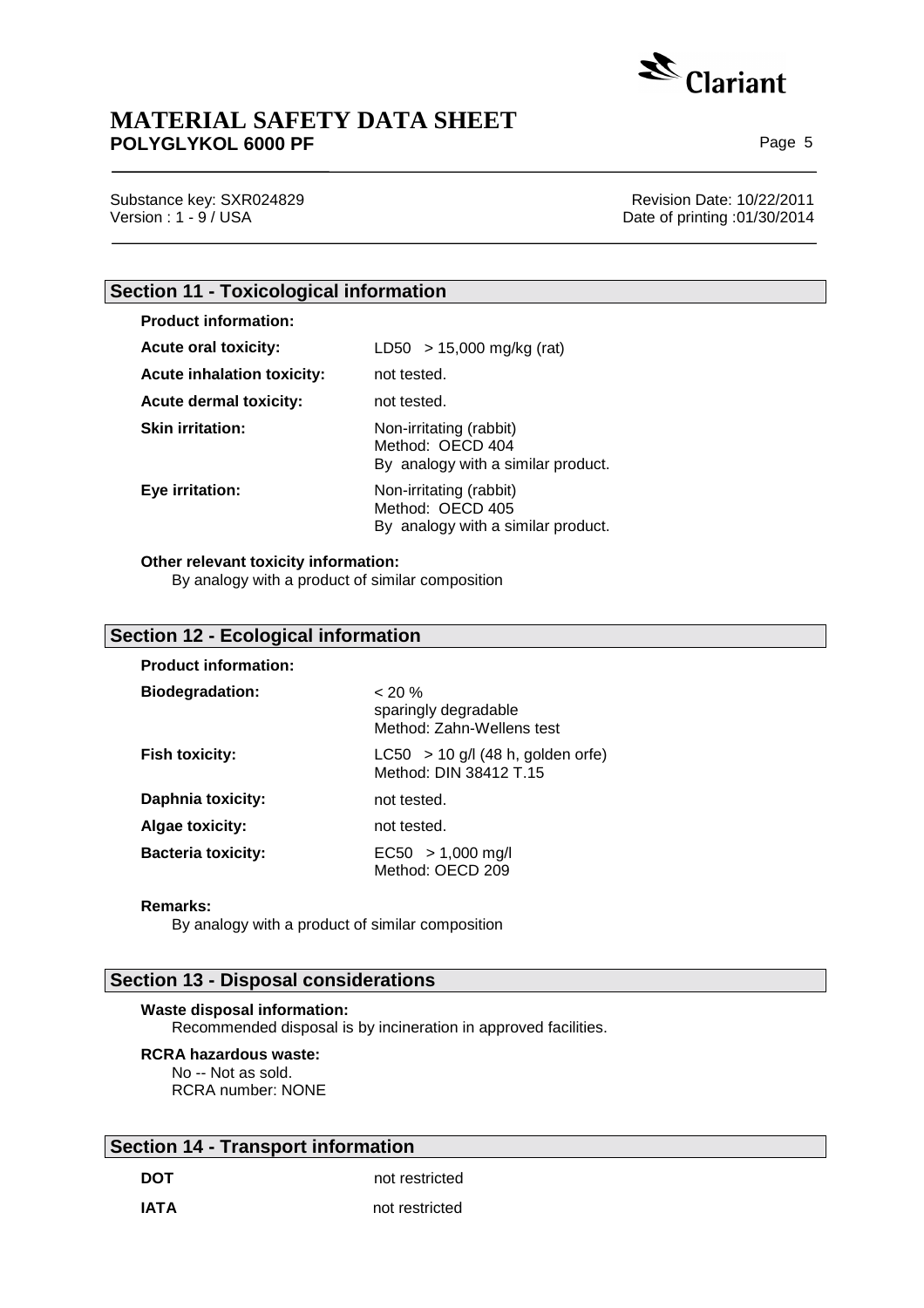

Substance key: SXR024829 **Revision Date: 10/22/2011** Version : 1 - 9 / USA Date of printing :01/30/2014

**IMDG** not restricted

## **Section 15 - Regulatory information**

### **TSCA Status:**

All components of this product are listed on the TSCA Inventory.

## **SARA (section 311/312):**

| Reactive hazard: | no  |
|------------------|-----|
| Pressure hazard: | no  |
| Fire hazard:     | yes |
| Immediate/acute: | yes |
| Delayed/chronic: | no  |

#### **SARA 313 information:**

This product does not contain any toxic chemical listed under Section 313 of the Emergency Planning and Community Right-To-Know Act of 1986.

#### **Clean Water Act:**

Contains no known priority pollutants at concentrations greater than 0.1%.

### **Volatile organic compounds VOC:**

Remarks: Not Available

#### **FDA:**

FDA regulated cosmetic ingredient.

## **Section 16 - Other information**

#### **Other precautions:**

Observe all necessary precautions for handling fine powders to control dust. May present dust explosion hazard. Reference exposure limit: ACGIH (TLV) for particulate matter - 10 mg/m3 inhalable particulates, 3 mg/m3 respirable particulates. OSHA Permissible Limit (PEL) for particulate matter: total dust: 15 mg/m3; respirable fraction: 5 mg/m3

### **Label information:**

WARNING!

## MAY CAUSE SKIN, EYE OR RESPIRATORY TRACT IRRITATION DUST EXPLOSION HAZARD

Avoid breathing dust. Avoid contact with eyes, skin and clothing. Wear proper protective equipment. Keep container closed when not in use. Use with ventilation and/or respiratory protection to keep exposure to a minimum. Wash thoroughly after handling.

Eye contact: immediately flush eyes with running water for at least 15 minutes, occasionally lifting the upper and lower eyelids. Seek prompt medical attention if redness or irritation occurs. Skin contact: wash thoroughly with soap and water for 15 minutes. If skin irritation occurs, seek medical attention. Wash contaminated clothing before reuse. Inhalation: remove to fresh air. If not breathing, give artificial respiration. If breathing is difficult, give oxygen and seek medical attention. Ingestion: If conscious,